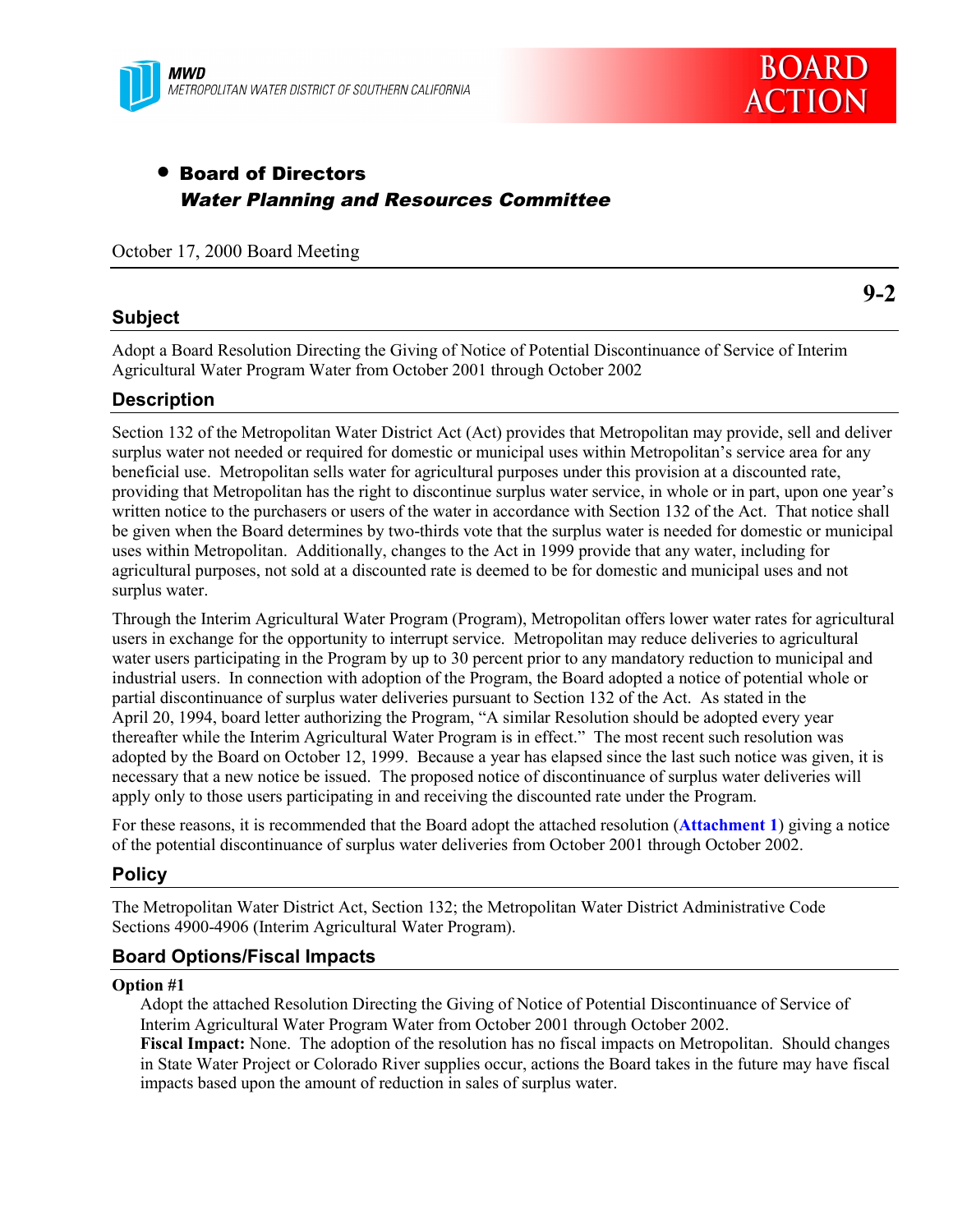#### **Option #2**

Do not adopt the attached Resolution.

**Fiscal Impact:** Unable to determine at this time. Should changes in State Water Project or Colorado River supplies occur, the option the Board decides to take to meet surplus water demand would determine the fiscal impact. The Board may decide to buy transfer water, produce from storage including conjunctive-use accounts, or allocate other water deliveries under Metropolitan's Water Surplus and Drought Management Plan.

## **Staff Recommendation**

Option #1.

Widie *Jill T. Wicke*

9/19/2000 *Date*

*Manager, Water System Operations*

9/27/2000 **General Manager** Date

**Attachment 1--Resolution**

BLA #247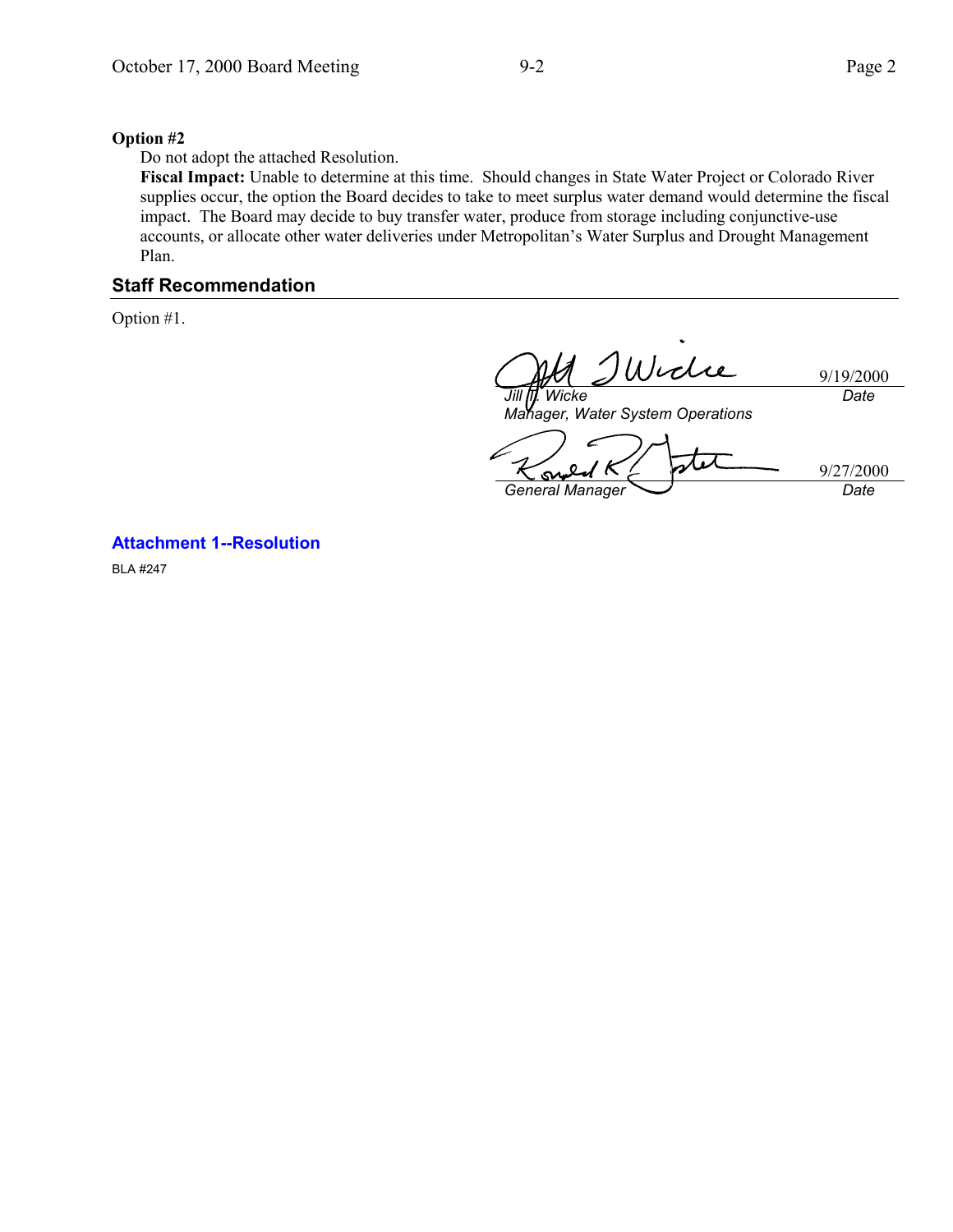### **RESOLUTION**

### **RESOLUTION OF THE BOARD OF DIRECTORS OF THE METROPOLITAN WATER DISTRICT OF SOUTHERN CALIFORNIA DIRECTING THE GIVING OF NOTICE OF POTENTIAL DISCONTINUANCE OF SERVICE OF INTERIM AGRICULTURAL WATER PROGRAM WATER FROM OCTOBER 2001 THROUGH OCTOBER 2002**

Whereas, an earthquake, other catastrophe, or unforeseen events could cause a shortage of water in Metropolitan's service area in the future; and

Whereas, the State's ability to reliably meet Metropolitan's annual requirements for State Water Project supplies requires continued resolution of long-standing Bay/Delta issues through the initiated State Federal (CalFED) environmental decision-making process; and

Whereas, until a long-term resolution of Bay/Delta issues is achieved, State Water Project operating requirements in the Bay/Delta could result in curtailed water deliveries and the potential for future water supply shortages; and

Whereas, if there is insufficient precipitation during the winter of any future year, the State Water Project water supply could be inadequate to meet the demands of contractors of the Project; and

Whereas, under Section 132 of the Metropolitan Water District Act, Metropolitan may serve surplus water if such water is in excess of the domestic and municipal needs or requirements within Metropolitan; and

Whereas, heretofore water for agriculture has been supplied on the condition that such supply can be discontinued subject to the giving of the notice required by said Section 132; and

Whereas, pursuant to California Statutes 1999, chapter 46, section 132 was amended to provide that, commencing January 1, 2000, all water purchased at the full service rate for domestic and industrial uses and used for beneficial purposes, including agriculture, shall be deemed domestic and industrial uses and not surplus water; and

Whereas, Section 132 of the Metropolitan Water District Act requires that Metropolitan give the purchaser or user of surplus water one year's written notice that Metropolitan will discontinue the supply of surplus water; and

Whereas, it is possible that Metropolitan will not have available for delivery water that is surplus to the municipal and domestic needs or requirements within Metropolitan; and

Whereas, pursuant to the Interim Agricultural Water Program approved by Metropolitan on May 10, 1994, in a water shortage Interim Agricultural Water Program deliveries may be cut back up to 30 percent prior to imposition of mandatory targets for firm deliveries; and

Whereas, Metropolitan's Water Planning and Resources Committee has provided an opportunity for member public agencies and other interested parties to come before the Committee and present their views on a proposal to give the one year's notice called for by Section 132 of the